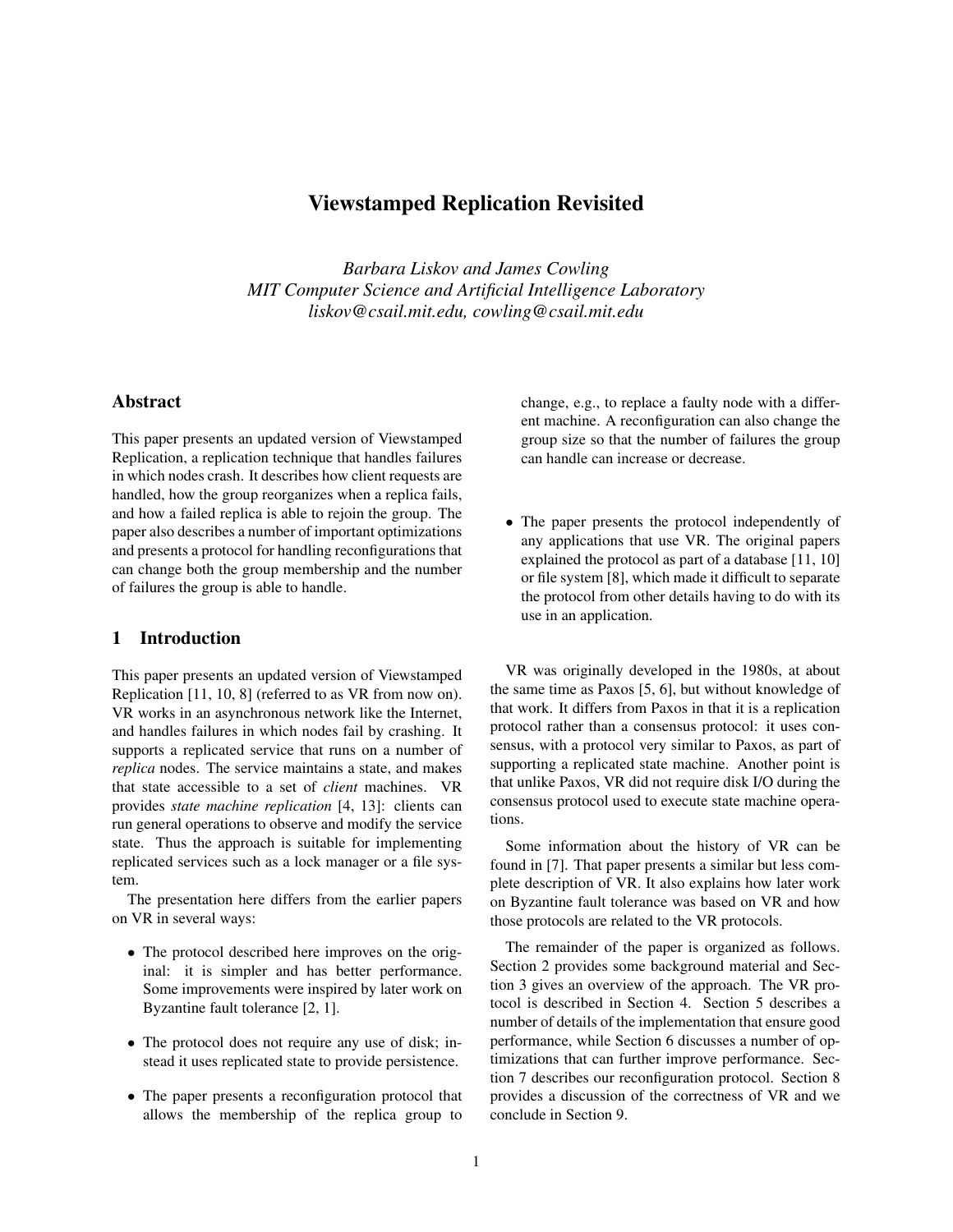## 2 Background

This section begins with a discussion of our assumptions about the environment in which VR runs. Section 2.2 discusses the number of replicas required to provide correct behavior, and Section 2.3 describes how to configure a system to use VR.

#### 2.1 Assumptions

VR handles crash failures: we assume that the only way nodes fail is by crashing, so that a machine is either functioning correctly or completely stopped. VR does not handle Byzantine failures, in which nodes can fail arbitrarily, perhaps due to an attack by a malicious party.

VR is intended to work in an asynchronous network, like the Internet, in which the non-arrival of a message indicates nothing about the state of its sender. Messages might be lost, delivered late or out of order, and delivered more than once; however, we assume that if sent repeatedly a message will eventually be delivered. In this paper we assume the network is not under attack by a malicious party who might spoof messages. If such attacks are a concern, they can be withstood by using cryptography to obtain secure channels.

## 2.2 Replica Groups

VR ensures reliability and availability when no more than a *threshold* of f replicas are faulty. It does this by using replica groups of size  $2f + 1$ ; this is the minimal number of replicas in an asynchronous network under the crash failure model. The rationale for needing this many replicas is as follows:

We have to be able to carry out a request without waiting for f replicas to participate, since these replicas may be crashed and unable to reply. However, the  $f$  replicas we didn't hear from might merely be slow to reply, e.g., because of network congestion. f of the replicas we *did* hear from may thus subsequently fail. Therefore we need to run the protocol with enough replicas to ensure that even if these  $f$  fail, there is a least one replica that knows about the request. This implies that each step of the protocol must be processed by  $f + 1$  replicas. These  $f + 1$  together with the f that may not respond give us the smallest group size of  $2f + 1$ .

A group of f + 1 replicas is often referred to as a *quorum* and correctness of the protocol depends on the *quorum intersection property*: the quorum of replicas that processes a particular step of the protocol must have a non-empty intersection with the group of replicas available to handle the next step, since this way we can ensure that at each next step at least one participant knows what



Figure 1: VR Architecture; the figure shows the configuration when  $f = 1$ .

happened in the previous step. In a group of  $2f + 1$  replicas,  $f + 1$  is the smallest quorum size that will work.

In general a group need not be exactly of size  $2f + 1$ ; if it isn't, the threshold is the largest f such that  $2f + 1$ is less than or equal to the group size,  $K$ , and a quorum is of size  $K - f$ . However, for a particular threshold f there is no benefit in having a group of size larger than  $2f + 1$ : a larger group requires larger quorums to ensure intersection, but does not tolerate more failures. Therefore in the protocol descriptions in this paper we assume the group size is exactly  $2f + 1$ .

## 2.3 Architecture

The architecture for running VR is presented in Figure 1. The figure shows some client machines that are using VR, which is running on 3 replicas; thus  $f = 1$  in this example. Client machines run the user code on top of the VR *proxy*. The user code communicates with VR by making operation calls to the proxy. The proxy then communicates with the replicas to cause the operation to be carried out and returns the result to the client when the operation has completed.

The replicas run code for the service that is being replicated using VR, e.g., a file system. The replicas also run the VR code. The VR code accepts requests from client proxies, carries out the protocol, and when the request is ready to be executed, causes this to happen by making an up-call to the service code at the replica. The service code executes the call and returns the result to the VR code, which sends it in a message to the client proxy that made the request.

Of the  $2f + 1$  replicas, only  $f + 1$  need to run the service code. This point is discussed further in Section 6.1.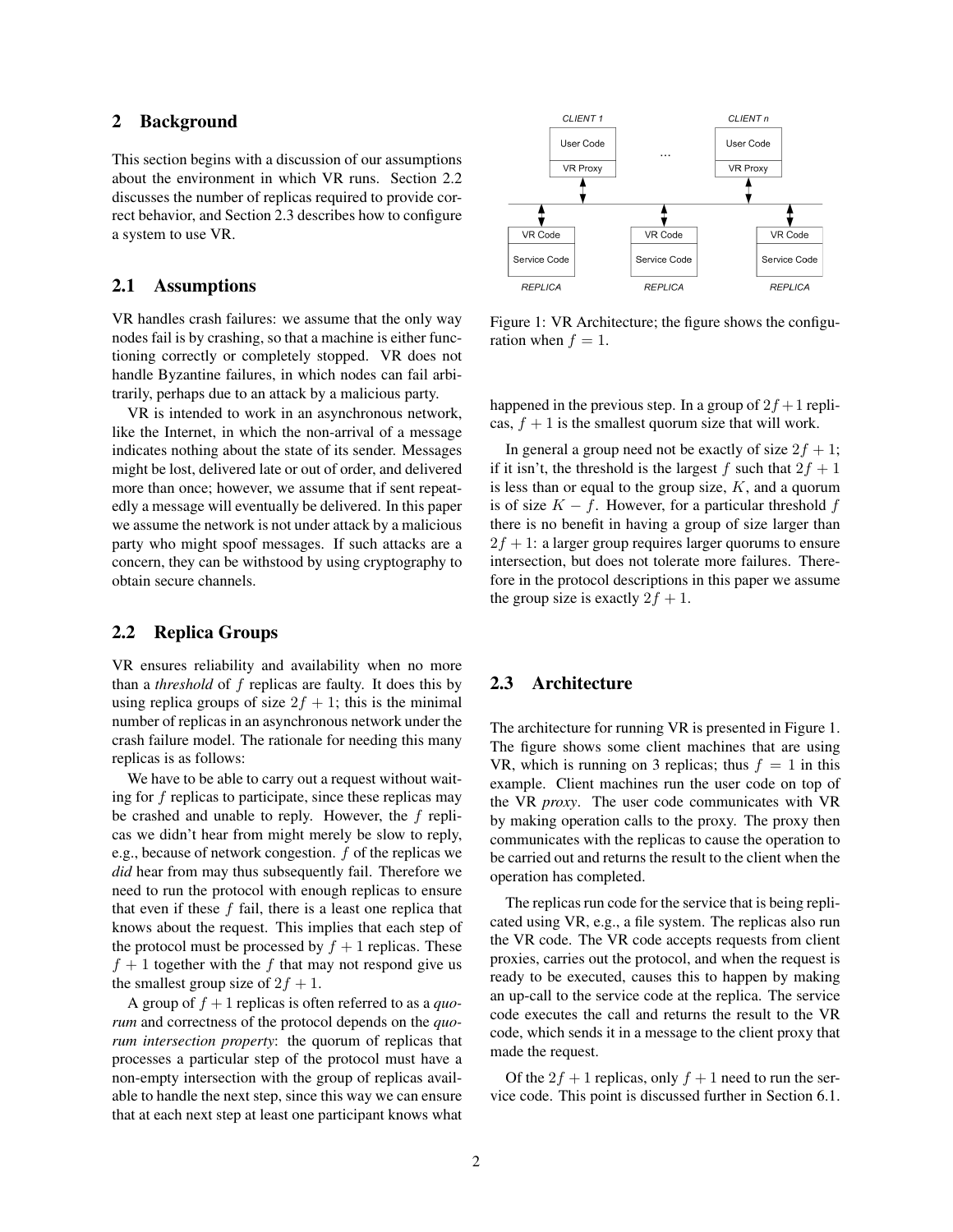## 3 Overview

State machine replication requires that replicas start in the same initial state, and that operations be deterministic. Given these assumptions, it is easy to see that replicas will end up in the same state if they execute the same sequence of operations. The challenge for the replication protocol is to ensure that operations execute in the same order at all replicas in spite of concurrent requests from clients and in spite of failures.

VR uses a *primary* replica to order client requests; the other replicas are *backups* that simply accept the order selected by the primary. Using a primary provides an easy solution to the ordering requirement, but it also introduces a problem: what happens if the primary fails? VR's solution to this problem is to allow different replicas to assume the role of primary over time. The system moves through a sequence of *views*. In each view one of the replicas is selected to be the primary. The backups monitor the primary, and if it appears to be faulty, they carry out a *view change* protocol to select a new primary.

To work correctly across a view change the state of the system in the next view must reflect all client operations that were executed in earlier views, in the previously selected order. We support this requirement by having the primary wait until at least  $f + 1$  replicas (including itself) know about a client request before executing it, and by initializing the state of a new view by consulting at least  $f + 1$  replicas. Thus each request is known to a quorum and the new view starts from a quorum.

VR also provides a way for nodes that have failed to recover and then continue processing. This is important since otherwise the number of failed nodes would eventually exceed the threshold. Correct recovery requires that the recovering replica rejoin the protocol only after it knows a state at least as recent as its state when it failed, so that it can respond correctly if it is needed for a quorum. Clearly this requirement could be satisfied by having each replica record what it knows on disk prior to each communication. However we do not require the use of disk for this purpose (and neither did the original version of VR).

Thus, VR uses three sub-protocols that work together to ensure correctness:

- Normal case processing of user requests.
- View changes to select a new primary.
- Recovery of a failed replica so that it can rejoin the group.

These sub-protocols are described in detail in the next section.

## 4 The VR Protocol

This section describes how VR works under the assumption that the group of replicas is fixed. We discuss some ways to improve performance of the protocols in Section 5 and optimizations in Section 6. The reconfiguration protocol, which allows the group of replicas to change, is described in Section 7.

Figure 2 shows the state of the VR layer at a replica. The identity of the primary isn't recorded in the state but rather is computed from the *view-number* and the *configuration*. The replicas are numbered based on their IP addresses: the replica with the smallest IP address is replica 1. The primary is chosen round-robin, starting with replica 1, as the system moves to new views. The *status* indicates what sub-protocol the replica is engaged in.

The client-side proxy also has state. It records the *configuration* and what it believes is the current *viewnumber*, which allows it to know which replica is currently the primary. Each message sent to the client informs it of the current *view-number*; this allows the client to track the primary.

In addition the client records its own *client-id* and a current *request-number*. A client is allowed to have just one outstanding request at a time. Each request is given a number by the client and later requests must have larger numbers than earlier ones; we discuss how clients ensure this if they fail and recover in Section 4.5. The request number is used by the replicas to avoid running requests more than once; it is also used by the client to discard duplicate responses to its requests.

#### 4.1 Normal Operation

This section describes how VR works when the primary isn't faulty. Replicas participate in processing of client requests only when their *status* is *normal*. This constraint is critical for correctness as discussed in Section 8.

The protocol description assumes all participating replicas are in the same view. Every message sent from one replica to another contains the sender's current *viewnumber*. Replicas only process normal protocol messages containing a *view-number* that matches the *viewnumber* they know. If the sender is behind, the receiver drops the message. If the sender is ahead, the replica performs a *state transfer*: it requests information it is missing from the other replicas and uses this information to bring itself up to date before processing the message. State transfer is discussed further in Section 5.2.

The *request processing protocol* works as follows. The description ignores a number of minor details, such as re-sending protocol messages that haven't received responses.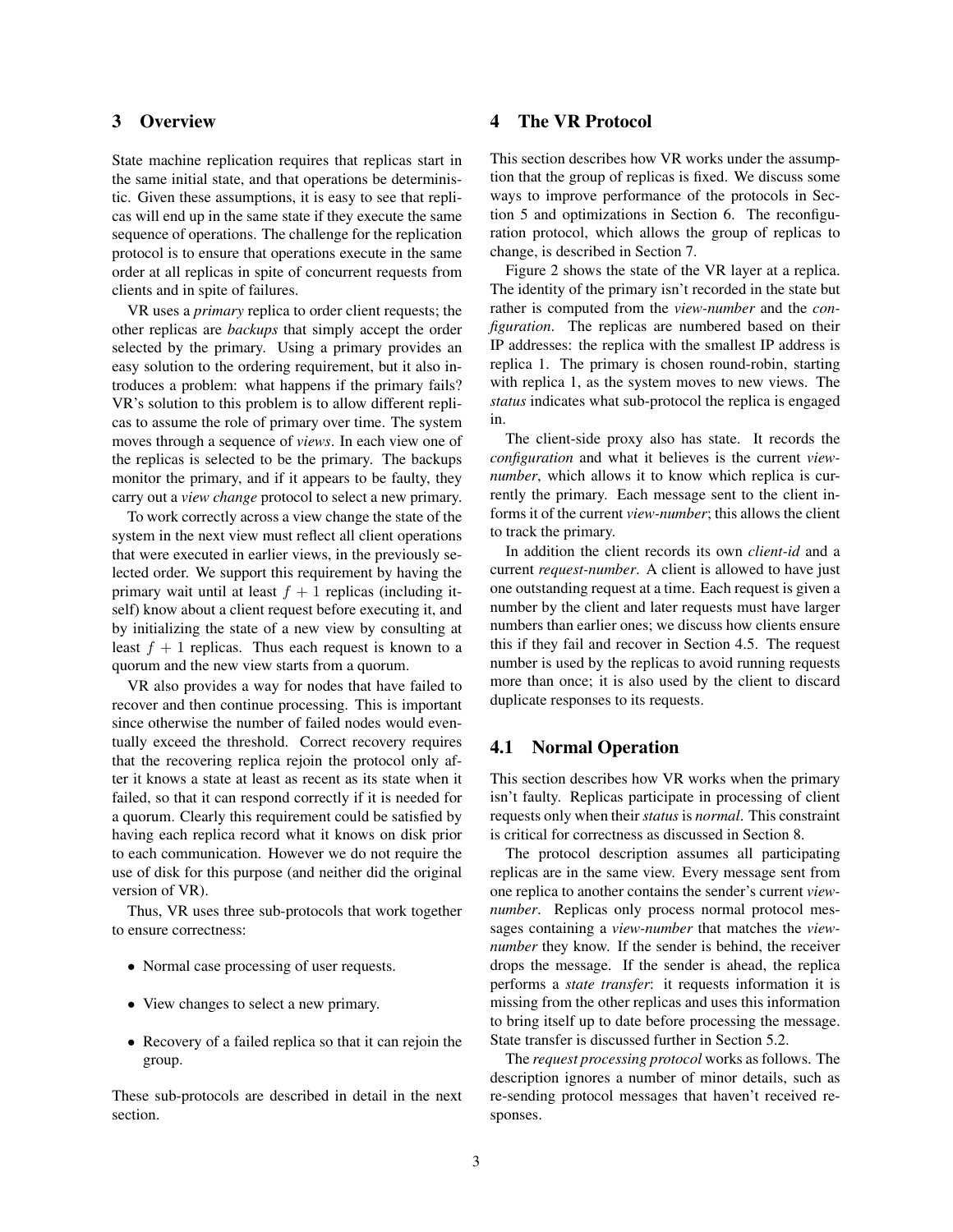- The *configuration*. This is a sorted array containing the IP addresses of each of the  $2f + 1$  replicas.
- The *replica number*. This is the index into the configuration where this replica's IP address is stored.
- The current *view-number*, initially 0.
- The current *status*, either *normal*, *view-change*, or *recovering*.
- The *op-number* assigned to the most recently received request, initially 0.
- The *log*. This is an array containing *op-number* entries. The entries contain the requests that have been received so far in their assigned order.
- The *commit-number* is the *op-number* of the most recently committed operation.
- The *client-table*. This records for each client the number of its most recent request, plus, if the request has been executed, the result sent for that request.

Figure 2: VR state at a replica.

- 1. The client sends a  $\langle$ REQUEST *op, c, s* $\rangle$  message to the primary, where *op* is the operation (with its arguments) the client wants to run, c is the *client-id*, and s is the *request-number* assigned to the request.
- 2. When the primary receives the request, it compares the *request-number* in the request with the information in the client table. If the *request-number* s isn't bigger than the information in the table it drops the request, but it will re-send the response if the request is the most recent one from this client and it has already been executed.
- 3. The primary advances *op-number*, adds the request to the end of the *log*, and updates the information for this client in the *client-table* to contain the new request number, s. Then it sends a  $\langle$ PREPARE  $\nu$ , *m*,  $n, k$  message to the other replicas, where v is the current *view-number*, *m* is the message it received from the client, n is the *op-number* it assigned to the request, and k is the *commit-number*.
- 4. Backups process PREPARE messages in order: a backup won't accept a prepare with *op-number n* until it has entries for all earlier requests in its *log*. When a backup  $i$  receives a PREPARE message, it waits until it has entries in its log for all earlier requests (doing state transfer if necessary to get the missing information). Then it increments its *op-*



Figure 3: Normal case processing in VR for a configuration with  $f = 1$ .

*number*, adds the request to the end of its *log*, updates the client's information in the *client-table*, and sends a  $\langle$ PREPAREOK *v, n, i* $\rangle$  message to the primary to indicate that this operation and all earlier ones have prepared locally.

- 5. The primary waits for f PREPAREOK messages from different backups; at this point it considers the operation (and all earlier ones) to be *committed*. Then, after it has executed all earlier operations (those assigned smaller *op-numbers*), the primary executes the operation by making an up-call to the service code, and increments its *commit-number*. Then it sends a  $\langle$ REPLY *v, s, x* $\rangle$  message to the client; here  $v$  is the *view-number*,  $s$  is the number the client provided in the request, and  $x$  is the result of the up-call. The primary also updates the client's entry in the *client-table* to contain the result.
- 6. Normally the primary informs backups about the commit when it sends the next PREPARE message; this is the purpose of the *commit-number* in the PREPARE message. However, if the primary does not receive a new client request in a timely way, it instead informs the backups of the latest commit by sending them a  $\langle$  COMMIT *v, k* $\rangle$  message, where k is *commit-number* (note that in this case *commitnumber = op-number*).
- 7. When a backup learns of a commit, it waits until it has the request in its *log* (which may require state transfer) and until it has executed all earlier operations. Then it executes the operation by performing the up-call to the service code, increments its *commit-number*, updates the client's entry in the *client-table*, but does not send the reply to the client.

Figure 3 shows the phases of the normal processing protocol.

If a client doesn't receive a timely response to a request, it re-sends the request to all replicas. This way if the group has moved to a later view, its message will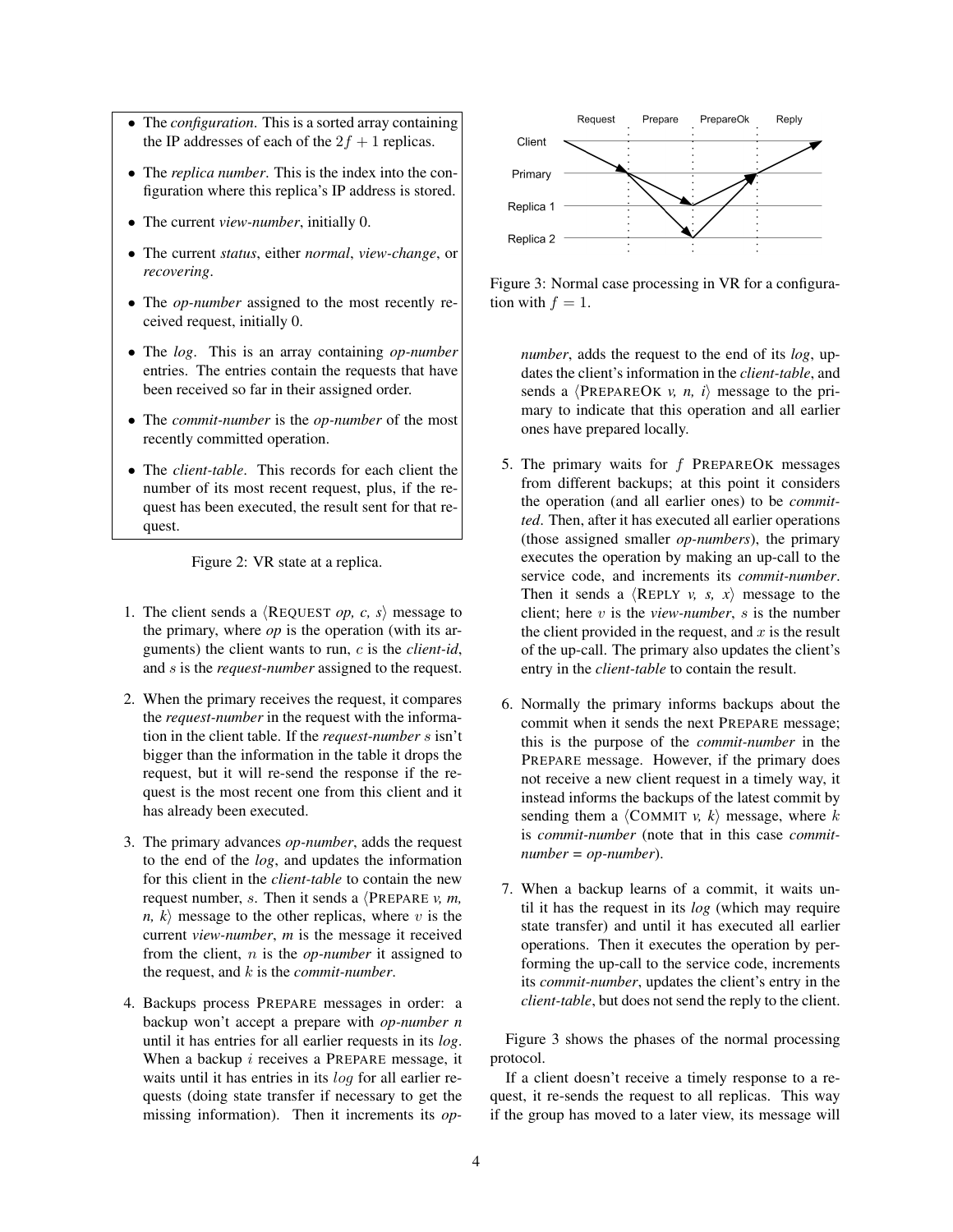reach the new primary. Backups ignore client requests; only the primary processes them.

The protocol could be modified to allow backups to process PREPARE messages out of order in Step 3. However there is no great benefit in doing things this way, and it complicates the view change protocol. Therefore backups process PREPARE messages in *op-number* order.

The protocol does not require any writing to disk. For example, replicas do not need to write the log to disk when they add the operation to the log. This point is discussed further in Section 4.3.

The protocol as described above has backups executing operations quickly: information about commits propagates rapidly, and backups execute operations as soon as they can. A somewhat lazier approach could be used, but it is important that backups not lag very far behind. The reason is that when there is a view change, the replica that becomes the new primary will be unable to execute new client requests until it is up to date. By executing operations speedily, we ensure that when a replica takes over as primary it is able to respond to new client requests with low delay.

#### 4.2 View Changes

View changes are used to mask failures of the primary.

Backups monitor the primary: they expect to hear from it regularly. Normally the primary is sending PRE-PARE messages, but if it is idle (due to no requests) it sends COMMIT messages instead. If a timeout expires without a communication from the primary, the replicas carry out a view change to switch to a new primary.

The correctness condition for view changes is that every operation that has been executed by means of an upcall to the service code at one of the replicas must survive into the new view in the same order selected for it at the time it was executed. This up-call is performed at the old primary first, and therefore the replicas carrying out the view change may not know whether the up-call occurred. However, up-calls occur only for committed operations. This means that the old primary must have received at least f PREPAREOK messages from other replicas, and this in turn implies that the operation is recorded in the logs of at least  $f + 1$  replicas (the old primary and the  $f$ backups that sent the PREPAREOK messages).

Therefore the view change protocol obtains information from the logs of at least  $f + 1$  replicas. This is sufficient to ensure that all committed operations will be known, since each must be recorded in at least one of these logs; here we are relying on the quorum intersection property. Operations that had not committed might also survive, but this is not a problem: it is beneficial to have as many operations survive as possible.

However, it's impossible to guarantee that every client

request that was preparing when the view change occurred makes it into the new view. For example, operation 25 might have been preparing when the view change happened, but none of the replicas that knew about it participated in the view change protocol and as a result the new primary knows nothing about operation 25. In this case, the new primary might assign this number to a different operation.

If two operations are assigned the same *op-number*, how can we ensure that the right one is executed at that point in the order? The solution to this dilemma is to use the *view-number*: two operations can be assigned the same number only when there has been a view change and in this case the one assigned a number in the later view prevails.

The *view change protocol* works as follows. Again the presentation ignores minor details having to do with filtering of duplicate messages and with re-sending of messages that appear to have been lost.

- 1. A replica  $i$  that notices the need for a view change advances its *view-number*, sets its status to *viewchange*, and sends a  $\langle$ STARTVIEWCHANGE *v*, *i* $\rangle$ message to the all other replicas, where  $v$  identifies the new view. A replica notices the need for a view change either based on its own timer, or because it receives a STARTVIEWCHANGE or DOVIEWCHANGE message for a view with a larger number than its own *view-number*.
- 2. When replica i receives STARTVIEWCHANGE messages for its *view-number* from f other replicas, it sends a  $\langle$ DOVIEWCHANGE *v, l, v', n, k, i* $\rangle$  message to the node that will be the primary in the new view. Here  $v$  is its *view-number*,  $l$  is its log,  $v'$  is the view number of the latest view in which its status was *normal*, n is the *op-number*, and k is the *commitnumber*.
- 3. When the new primary receives  $f + 1$ DOVIEWCHANGE messages from different replicas (including itself), it sets its *view-number* to that in the messages and selects as the new *log* the one contained in the message with the largest  $v'$ ; if several messages have the same  $v'$  it selects the one among them with the largest  $n$ . It sets its *op-number* to that of the topmost entry in the new *log*, sets its *commit-number* to the largest such number it received in the DOVIEWCHANGE messages, changes its *status* to *normal*, and informs the other replicas of the completion of the view change by sending  $\langle$ STARTVIEW *v, l, n, k* $\rangle$  messages to the other replicas, where  $l$  is the new log,  $n$  is the *op-number*, and k is the *commit-number*.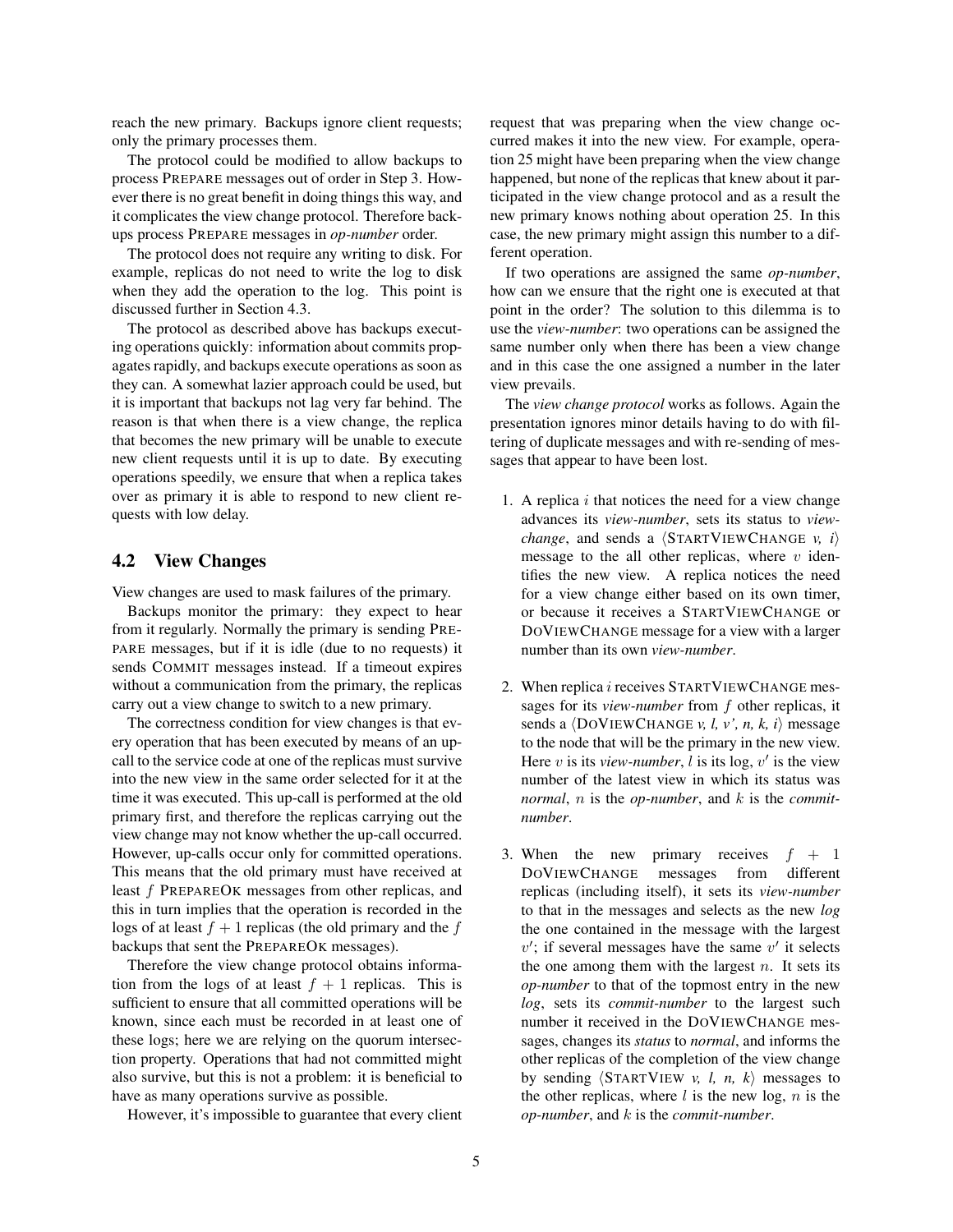- 4. The new primary starts accepting client requests. It also executes (in order) any committed operations that it hadn't executed previously, updates its client table, and sends the replies to the clients.
- 5. When other replicas receive the STARTVIEW message, they replace their *log* with the one in the message, set their *op-number* to that of the latest entry in the log, set their *view-number* to the view number in the message, change their *status* to *normal*, and update the information in their *client-table*. If there are non-committed operations in the log, they send a  $\langle$ PREPAREOK *v, n, i* $\rangle$  message to the primary; here n is the *op-number*. Then they execute all operations known to be committed that they haven't executed previously, advance their *commit-number*, and update the information in their *client-table*.

In this protocol we solve the problem of more than one request being assigned the same *op-number* by taking the log for the next view from latest previous active view and ignoring logs from earlier view. VR as originally defined used a slightly different approach: it assigned each operation a *viewstamp*. A viewstamp is a pair  $\langle$ *view-number*, *op-number*), with the natural order: the *view-number* is considered first, and then the *op-number* for two viewstamps with the same *view-number*. At any *op-number*, VR retained the request with the higher viewstamp. VR got its name from these viewstamps.

A view change may not succeed, e.g., because the new primary fails. In this case the replicas will start a further view change, with yet another primary.

The protocol as described is expensive because the *log* is big, and therefore messages can be large. The approach we use to reduce the expense of view changes is described in Section 5.

#### 4.3 Recovery

When a replica recovers after a crash it cannot participate in request processing and view changes until it has a state at least as recent as when it failed. If it could participate sooner than this, the system can fail. For example, if it forgets that it prepared some operation, this operation might then be known to fewer than a quorum of replicas even though it committed, which could cause the operation to be forgotten in a view change.

If nodes record their state on disk before sending messages, a node will be able to rejoin the system as soon as it has reinitialized its state by reading from disk. The reason is that in this case a recovering node hasn't forgotten anything it did before the crash (assuming the disk is intact). Instead it is the same as a node that has been unable to communicate for some period of time: its state is old but it hasn't forgotten anything it did before.

However, running the protocol this way is unattractive since it adds a delay to normal case processing: the primary would need to write to disk before sending the PREPARE message, and the other replicas would need to write to disk before sending the PREPAREOK response. Furthermore, it is unnecessary to do the disk write because the state is also stored at the other replicas and can be retrieved from them, using a *recovery protocol*. Retrieving state will be successful provided replicas are *failure independent*, i.e., highly unlikely to fail at the same time. If all replicas were to fail simultaneously, state will be lost if the information on disk isn't up to date; with failure independence a simultaneous failure is unlikely. If nodes are all in the same data center, the use of UPS's (uninterruptible power supplies) or non-volatile memory can provide failure independence if the problem is a power failure. Placing replicas at different geographical locations can additionally avoid loss of information when there is a local problem like a fire.

This section describes a recovery protocol that doesn't require disk I/O during either normal processing or during a view change. The original VR specification used a protocol that wrote to disk during the view change but did not require writing to disk during normal case processing.

When a node comes back up after a crash it sets its *status* to *recovering* and carries out the recovery protocol. While a replica's status is *recovering* it does not participate in either the request processing protocol or the view change protocol. To carry out the recovery protocol, the node needs to know the configuration. It can learn this by waiting to receive messages from other group members and then fetching the configuration from one of them; alternatively this information could be stored on disk.

The *recovery protocol* is as follows:

- 1. The recovering replica, *i*, sends a  $\langle$ RECOVERY *i*, *x* $\rangle$ message to all other replicas, where  $x$  is a nonce.
- 2. A replica *j* replies to a RECOVERY message only when its status is *normal*. In this case the replica sends a  $\langle$ RECOVERYRESPONSE *v, x, l, n, k, j* $\rangle$  message to the recovering replica, where v is its *view* $number$  and  $x$  is the nonce in the RECOVERY message. If  $j$  is the primary of its view,  $l$  is its  $log, n$  is its *op-number*, and k is the *commit-number*; otherwise these values are *nil*.
- 3. The recovering replica waits to receive at least  $f +$ 1 RECOVERYRESPONSE messages from different replicas, all containing the nonce it sent in its RE-COVERY message, including one from the primary of the latest view it learns of in these messages. Then it updates its state using the information from the primary, changes its status to *normal*, and the recovery protocol is complete.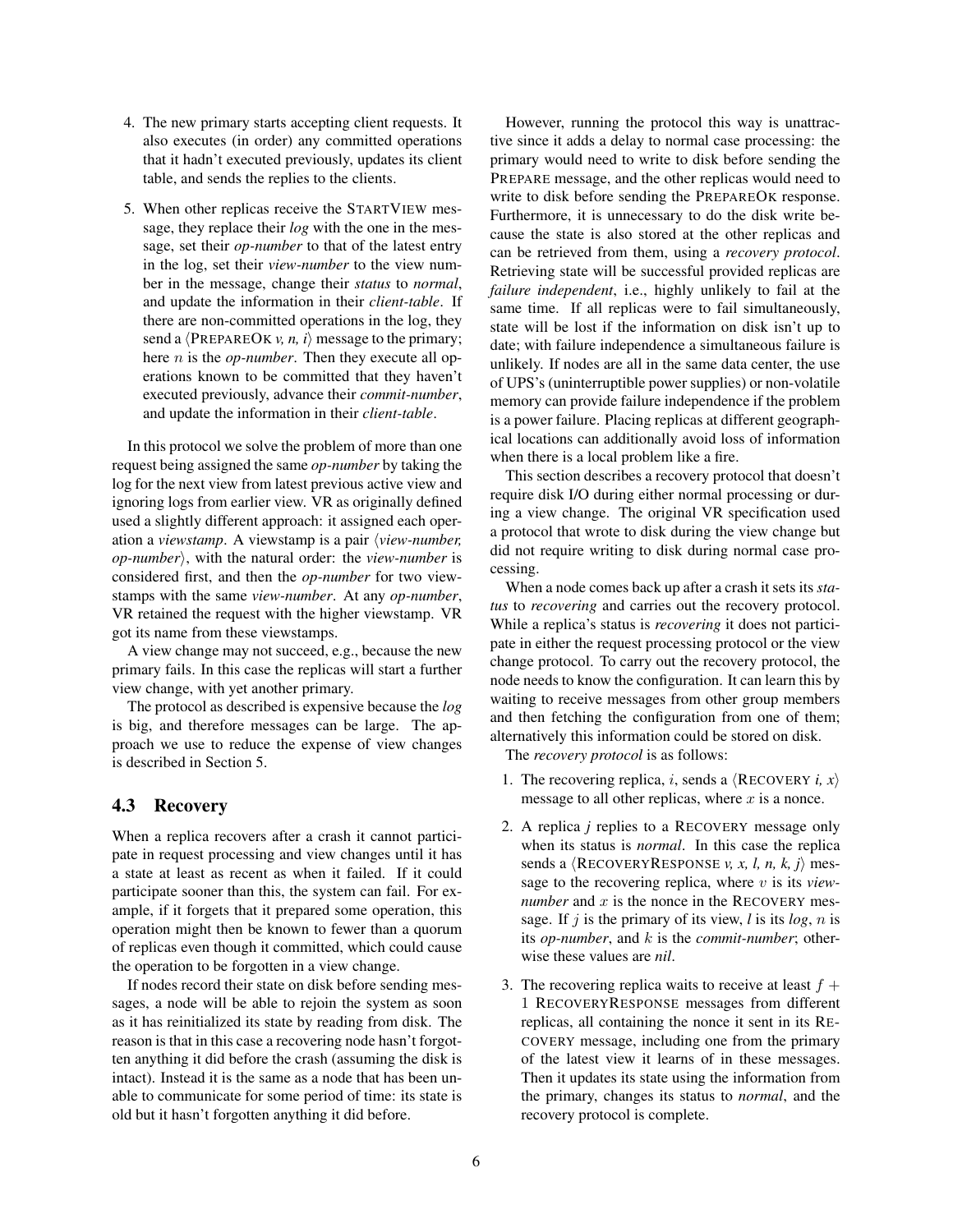The protocol is expensive because *logs* are big and therefore the messages are big. A way to reduce this expense is discussed in Section 5.

If the group is doing a view change at the time of recovery, and the recovering replica,  $i$ , would be the primary of the new view, that view change cannot complete, since  $i$  will not respond to the DOVIEWCHANGE messages. This will cause the group to do a further view change, and  $i$  will be able to recover once this view change occurs.

The protocol uses the nonce to ensure that the recovering replica accepts only RECOVERYRESPONSE messages that are for this recovery and not an earlier one. It can produce the nonce by reading its clock; this will produce a unique nonce assuming clocks always advance. Alternatively, it could maintain a counter on disk and advance this counter on each recovery.

## 4.4 Non-deterministic Operations

State machine replication requires that if replicas start in the same state and execute the same sequence of operations, they will end up with the same state. However, applications frequently have non-deterministic operations. For example, file reads and writes are non-deterministic if they require setting "time-last-read" and "time-lastmodified". If these values are obtained by having each replica read its clock independently, the states at the replicas will diverge.

We can avoid divergence due to non-determinism by having the primary predict the value. It can do this by using local information, e.g., it reads its clock when a file operation arrives. Or it can carry out a pre-step in the protocol in which it requests values from the backups, waits for  $f$  responses, and then computes the predicted value as a deterministic function of their responses and its own. The predicted value is stored in the log along with the client request and propagated to the other replicas. When the operation is executed, the predicted value is used.

Use of predicted values can require changes to the application code. There may need to be an up-call to obtain a predicted value from the application prior to running the protocol. Also, the application needs to use the predicted value when it executes the request.

## 4.5 Client Recovery

If a client crashes and recovers it must start up with a *request-number* larger than what it had before it failed. It fetches its latest number from the replicas and adds 2 to this value to be sure the new *request-number* is big enough. Adding 2 ensures that its next request will have a unique number even in the odd case where the latest request it sent before it failed is still in transit (since that request will have as its request number the number the client learns plus 1).

## 5 Pragmatics

The description of the protocols presented in the previous section ignores a number of important issues that must be resolved in a practical system. In this section we discuss how to provide good performance for node recovery, state transfer, and view changes. In all three cases, the key issue is efficient log management.

#### 5.1 Efficient Recovery

When a replica recovers from a crash it needs to recover its log. The question is how to do this efficiently. Sending it the entire log, as described in Section 4.3, isn't a practical way to proceed, since the log can get very large in a long-lived system.

A way to reduce expense is to keep a prefix of the log on disk. The log can be pushed to disk in the background; there is no need to do this while running the protocol. When the replica recovers it can read the log from disk and then fetch the suffix from the other replicas. This reduces the cost of recovery protocol substantially. However the replica will then need to execute all the requests in the log (or at least those that modify the state), which can take a very long time if the log is big.

Therefore a better approach is to take advantage of the application state at the recovering replica: if this state is on disk, the replica doesn't need to fetch the prefix of the log that has already been applied to the application state and it needn't execute the requests in that prefix either. Note that this does not mean that the application is writing to disk in the foreground; background writes are sufficient here too.

For this approach to work, we need to know exactly what log prefix is captured on disk, both so that we obtain all the requests after that point, and so that we avoid rerunning operations that ran before the node failed. (Rerunning operations can cause the application state to be incorrect unless the operations are idempotent.)

Our solution to this problem uses *checkpoints* and is based on our later work on Byzantine-fault tolerance [2, 1]. Every O operations the replication code makes an upcall to the application, requesting it to take a checkpoint; here  $O$  is a system parameter, on the order of 100 or 1000. To take a checkpoint the application must record a snapshot of its state on disk; additionally it records a checkpoint number, which is simply the *op-number* of the latest operation included in the checkpoint. When it executes operations after the checkpoint,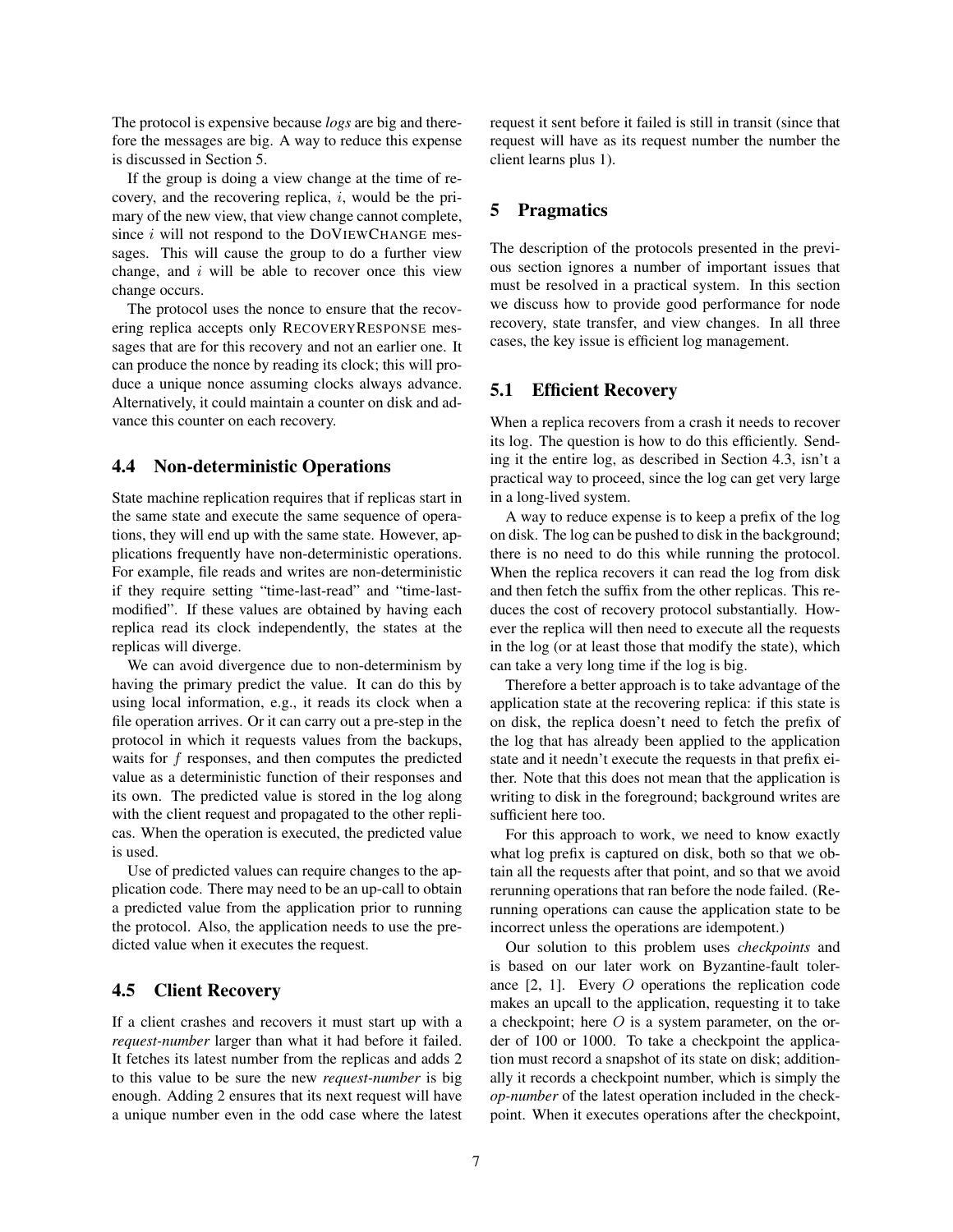it must not modify the snapshot, but this can be accomplished by using copy-on-write. These copied pages then become what needs to be saved to make the next snapshot and thus checkpoints need not be very expensive.

When a node recovers, it first obtains the application state from another replica. To make this efficient, the application maintains a Merkle tree [9] over the pages in the snapshot. The recovering node uses the Merkle tree to determine which pages to fetch; it only needs to fetch those that differ from their counterpart at the other replica. It's possible that the node it is fetching from may take another checkpoint while the recovery is in process; in this case the recovering node re-walks the Merkle tree to pick up any additional changes.

In rare situations where a node has been out of service for a very long time, it may be infeasible to transfer the new state over the network. In this case it is possible to clone the disk of an active replica, install it at the recovering node, and use this as a basis for computing the Merkle tree.

After the recovering node has all the application state as of the latest checkpoint at the node it is fetching from, it can run the recovery protocol. When it runs the protocol it informs the other nodes of the current value of its state by including the number of the checkpoint in its RECOVERY message. The primary then sends it the log from that point on.

As mentioned checkpoints also speed up recovery since the recovering replica only needs to execute requests in the portion of the log not covered by the checkpoint. Furthermore checkpoints allow the system to garbage collect the log, since only the operations after the latest checkpoint are needed. Keeping a larger log than the minimum is a good idea however. For example, when a recovering node runs the recovery protocol, the primary might have just taken a checkpoint, and if it immediately discarded the log prefix reflected in that checkpoint, it would be unable to bring the recovering replica up to date without transferring application state. A large enough suffix of the log should be retained to avoid this problem.

## 5.2 State Transfer

State transfer is used by a node that has gotten behind (but hasn't crashed) to bring itself up-to-date. There are two cases, depending on whether the slow node has learned that it is missing requests in its current view, or has heard about a later view. In the former case it only needs to learn about requests after its *op-number*. In the latter it needs to learn about requests after the latest committed request in its log, since requests after that might have been reordered in the view change, so in this case it sets its *op-number* to its *commit-number* and removes all entries after this from its log.

To get the state the replica sends a  $\langle$  GETSTATE *v, n'*,  $i$  message to one of the other replicas, where v is its view-number and  $n'$  is its *op-number*.

A replica responds to a GETSTATE message only if its *status* is *normal* and it is currently in view v. In this case it sends a  $\langle$ NEWSTATE *v, l, n, k* $\rangle$  message, where *v* is its view-number, *l* is its log after  $n'$ , *n* is its *op-number*, and k is its *commit-number*.

When replica i receives the NEWSTATE message, it appends the log in the message to its log and updates its state using the other information in the message.

Because of garbage collecting the log, it's possible for there to be a gap between the last operation known to the slow replica and what the responder knows. Should a gap occur, the slow replica first brings itself almost up to date using application state (like a recovering node would do) to get to a recent checkpoint, and then completes the job by obtaining the log forward from the point. In the process of getting the checkpoint, it moves to the view in which that checkpoint was taken.

## 5.3 View Changes

To complete a view change, the primary of the new view must obtain an up-to-date log, and we would like the protocol to be efficient: we want to have small messages, and we want to avoid adding steps to the protocol.

The protocol described in Section 4.2 has a small number of steps, but big messages. We can make these messages smaller, but if we do, there is always a chance that more messages will be required.

A reasonable way to get good behavior most of the time is for replicas to include a suffix of their log in their DOVIEWCHANGE messages. The amount sent can be small since the most likely case is that the new primary is up to date. Therefore sending the latest log entry, or perhaps the latest two entries, should be sufficient. Occasionally, this information won't be enough; in this case the primary can ask for more information, and it might even need to first use application state to bring itself up to date.

## 6 Optimizations

This section describes several optimizations that can be used to improve the performance of the protocol. Some optimizations were proposed in the paper on Harp [8]; others are based on later work on the PBFT replication protocol, which handles Byzantine failures [2, 1].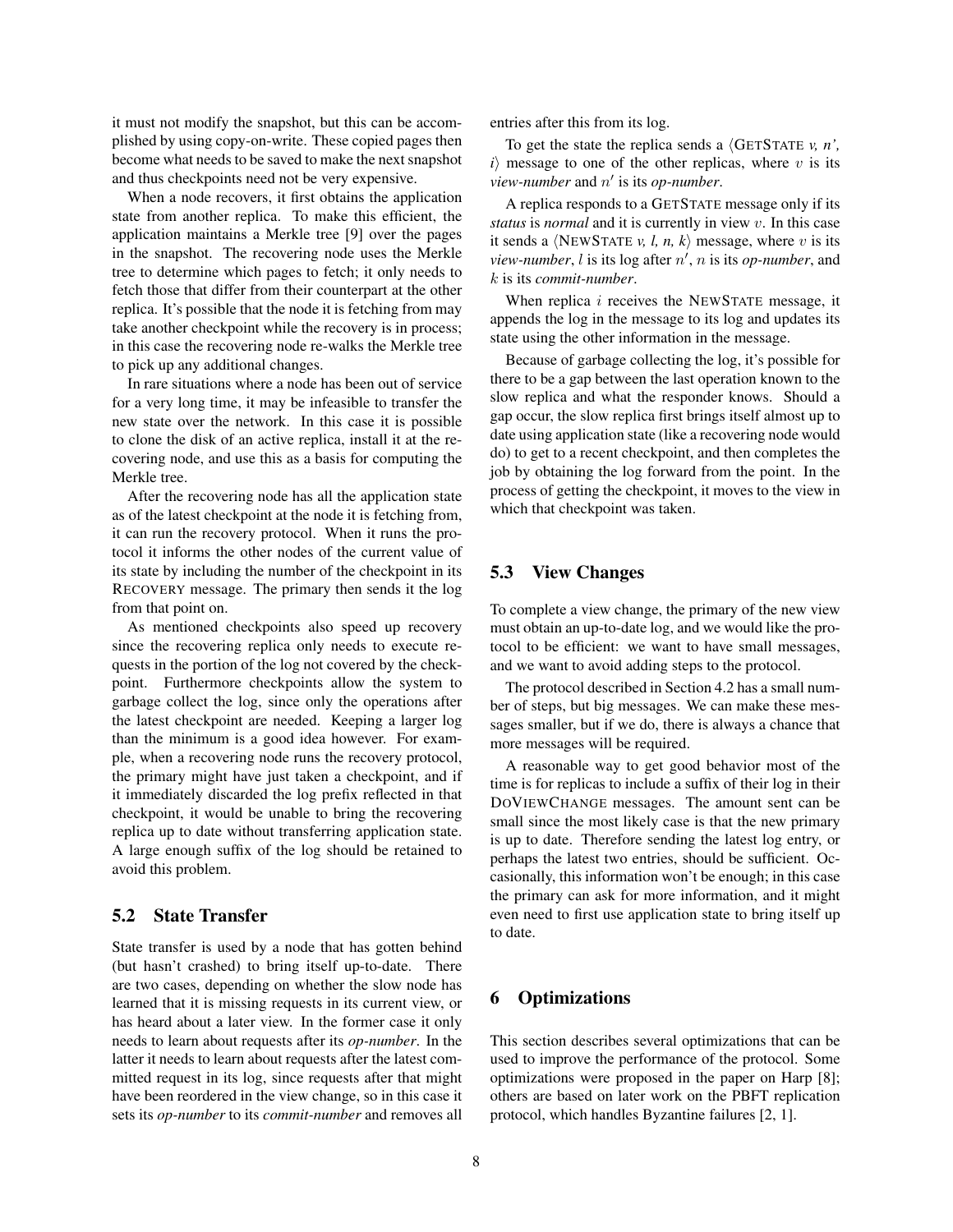## 6.1 Witnesses

Harp proposed the use of *witnesses* to avoid having all replicas actively run the service. The group of  $2f + 1$ replicas includes  $f+1$  *active* replicas, which store the application state and execute operations, and f witnesses, which do not. The primary is always an active replica. Witnesses are needed for view changes and recovery. They aren't involved in the normal case protocol as long as the  $f + 1$  active replicas are processing operations. They fill in for active replicas when they aren't responding; however, even in this case witnesses do not execute operations. Thus most of the time witnesses can be doing other work; only the active replicas run the service code and store the service state.

## 6.2 Batching

PBFT proposed the use of batching to reduce the overhead of running the protocol. Rather than running the protocol each time a request arrives, the primary collects a bunch of requests and then runs the protocol for all of them at once.

The use of batching can be limited to when the primary is heavily loaded. This way it has little impact on latency. When the primary isn't busy it processes requests as soon as they arrive. When it is busy, it batches, but requests will be arriving frequently and therefore it needn't wait very long to collect the next batch. Batching can provide significant gains in throughput when the system is heavily loaded by amortizing the cost of the protocol over a large number of client requests.

#### 6.3 Fast Reads

This section discusses two ways to reduce the latency for handling of read requests; both techniques additionally improve overall throughput.

#### 6.3.1 Reads at the Primary

Harp proposed a way to improve performance for reads, by having the primary execute them without consulting the other replicas. This communication is not needed because read operations don't modify state and therefore need not survive into the next view.

However, having the primary perform read requests unilaterally could lead to the read returning a result based on an old state. This can happen if the request goes to an old primary that is not aware that a view change has occurred. For example, suppose a network partition has isolated the old primary from other replicas. Meanwhile a view change has happened and the new primary has executed more operations, so that the state at the old primary is stale.

To prevent a primary returning results based on stale data, Harp used leases [3]. The primary processes reads unilaterally only if it holds valid leases from f other replicas, and a new view will start only after leases at  $f + 1$  participants in the view change protocol expire. This ensures that the new view starts after the old primary has stopped replying to read requests, assuming clocks rates are loosely synchronized.

In addition to reducing message traffic and delay for processing reads, this approach has another benefit: read requests need not run through the protocol. Thus load on the system can be reduced substantially, especially for workloads that are primarily read-only, which is often the case.

#### 6.3.2 Reads at Backups

Leases aren't needed if it is acceptable for the result of a read to be based on stale information. In this case it also works to execute read requests at backups.

To support causality, there must be a way for a client to inform a backup of its previous operation. One way to do this is for the client to maintain a *last-request-number* in its state. When the client does a write, the primary returns the *op-number* that it assigned to that request, and the client stores this in *last-request-number*. When the client sends a read request it includes this number, and the replica responds only if it has executed operations at least this far; in its response it includes its *commitnumber*, which the client stores in *last-request-number*.

The "reads at backups" provides a form of load balancing; effectively it allows the backups to be used as caches that are up to date enough to satisfy the causality requirements. However unlike the first approach ("reads at the primary") it does not provide external consistency. The first approach provides causality even in a setting where there are many storage repositories. In this setting, the second approach requires a different way of capturing causality, e.g., with vector timestamps [12] or Lamport clocks [4].

## 7 Reconfiguration

This section describes a reconfiguration protocol that allows the members of the group of replicas to change over time. Reconfiguration is needed to replace failed nodes that cannot be recovered, as well as for other reasons, e.g., to use more powerful computers as replicas, or to position the replicas in different data centers.

The reconfiguration protocol can also be used to change the threshold,  $f$ , the number of failures the group is intended to handle: the new group can be bigger or smaller than the old one. Changing the threshold is useful to allow the system to adapt to changing circum-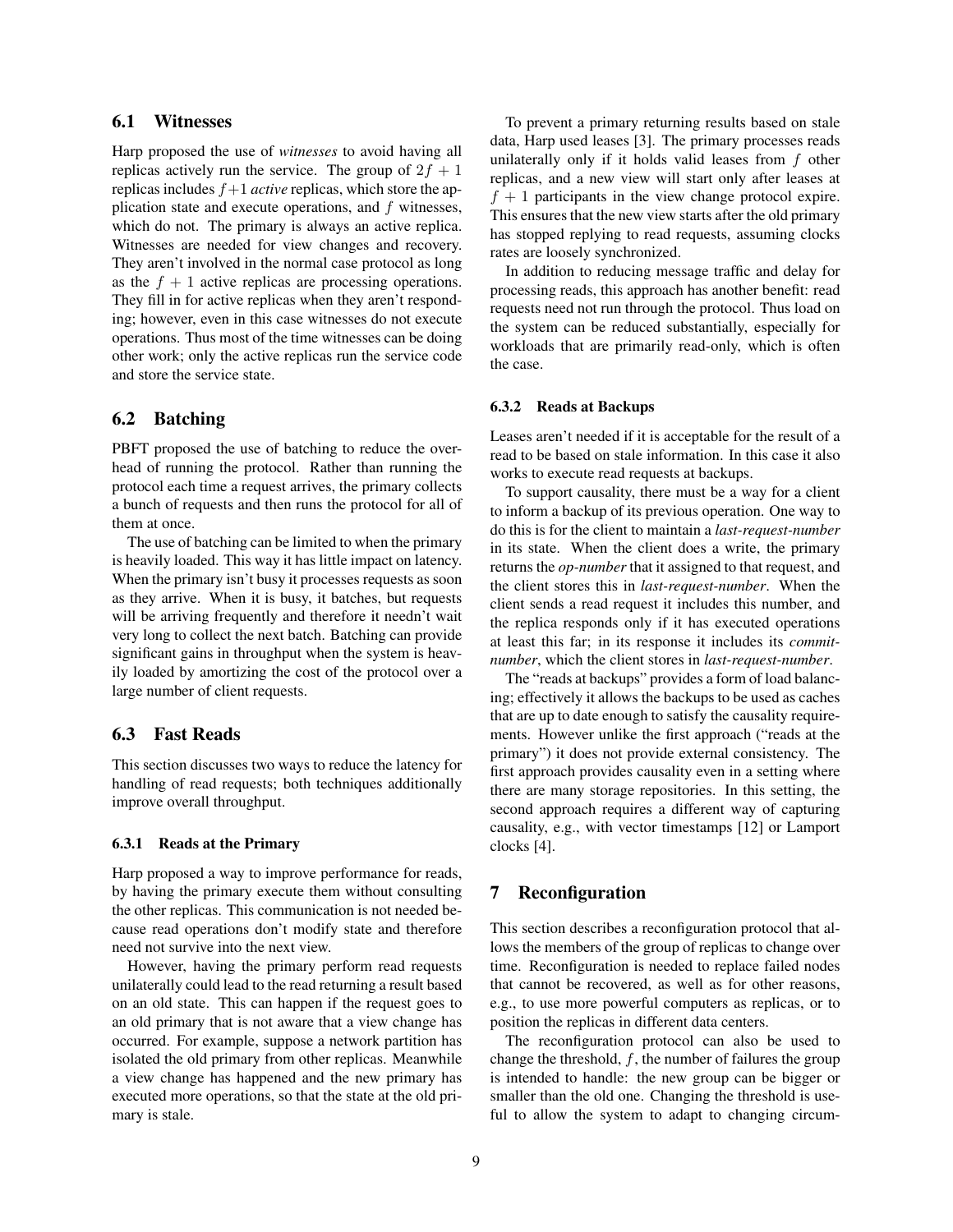- The *epoch-number*, initially 0.
- The *old-configuration*, initially empty.

Figure 4: Additional state needed for reconfiguration.

stances, e.g., if experience indicates that more or fewer failures are happening than expected.

The approach to handling reconfigurations is as follows. A reconfiguration is triggered by a special client request. This request is run through the normal case protocol by the old group. When the request commits, the system moves to a new *epoch*, in which responsibility for processing client requests shifts to the new group. However, the new group cannot process client requests until its replicas are up to date: the new replicas must know all operations that committed in the previous epoch. To get up to date they transfer state from the old replicas, which do not shut down until the state transfer is complete.

#### 7.1 Reconfiguration Details

To handle reconfigurations we add some information to the replica state, as shown in Figure 4. In addition there is another *status*, *transitioning*. A replica sets its status to *transitioning* at the beginning of the next epoch. New replicas use the *old-configuration* for state transfer at the start of an epoch; this way new nodes know where to get the state. Replicas that are members of the replica group for the new epoch change their status to *normal* when they have received the complete log up to the start of the epoch; replicas that are being replaced shut down once they know their state has been transferred to the new group.

Every message now contains an *epoch-number*. Replicas only process messages (from either clients or other replicas) that match the epoch they are in. If they receive a message with a later epoch number they move to that epoch as discussed below. If they receive a message with an earlier epoch number they discard the message but inform the sender about the later epoch.

Reconfigurations are requested by a client,  $c$ , e.g., the administrator's node, which sends a  $\langle$ RECONFIGURATION *e, c, s, new-config* $\rangle$  message to the current primary. Here e is the current *epoch*number known to c, s is c's request-number, and *new-config* provides the IP addresses of all members of the new group. The primary will accept the request only if s is large enough (based on the *client-table*) and e is the current *epoch-number*. Additionally the primary discards the request if *new-config* contains fewer than 3 IP addresses (since this is the minimum group size needed for VR). The new threshold is determined by the size of *new-config*: it is the largest value  $f'$  such that

 $2f' + 1$  is less than or equal to the size of *new-config*.

If the primary accepts the request, it processes it in the usual way, by carrying out the normal case protocol, but with two differences: First, the primary immediately stops accepting other client requests; the reconfiguration request is the last request processed in the current epoch. Second, executing the request does not cause an up-call to the service code; instead, a reconfiguration affects only the VR state.

The processing of the request happens as follows:

- 1. The primary adds the request to its log, sends a PREPARE message to the backups, and stops accepting client requests.
- 2. The backups handle the PREPARE in the usual way: they add the request to their log, but only when they are up to date. Then they send PREPAREOK responses to the primary.
- 3. When the primary receives  $f$  of these responses from different replicas, it increments its *epochnumber*, sends COMMIT messages to the other old replicas, and sends  $\langle$ STARTEPOCH *e, n, old-config,*  $new\text{-}config$  messages to replicas that are being added to the system, i.e., those that are members of the new group but not of the old group. Here  $e$ is the new *epoch-number* and n is the *op-number*. Then it executes all client requests ordered before the RECONFIGURATION request that it hadn't executed previously and sets its *status* to *transitioning*.

Now we explain how the two groups move to the new epochs. First we explain the processing at replicas that are members of the new group; these replicas may be members of the old group, or they may be added as part of the reconfiguration. Then we explain processing at replicas that are being *replaced*, i.e., they are members of the old group but not of the new group.

#### 7.1.1 Processing in the New Group

Replicas that are members of the replica group for the new epoch handle reconfiguration as follows:

- 1. When a replica learns of the new epoch (e.g., because it receives a STARTEPOCH or COMMIT message), it initializes its state to record the old and new configurations, the new *epoch-number*, and the *opnumber*, sets its *view-number* to 0, and sets its *status* to *transitioning*.
- 2. If the replica is missing requests from its log, it brings its state up to date by sending state transfer messages to the old replicas and also to other new replicas. This allows it to get a complete state up to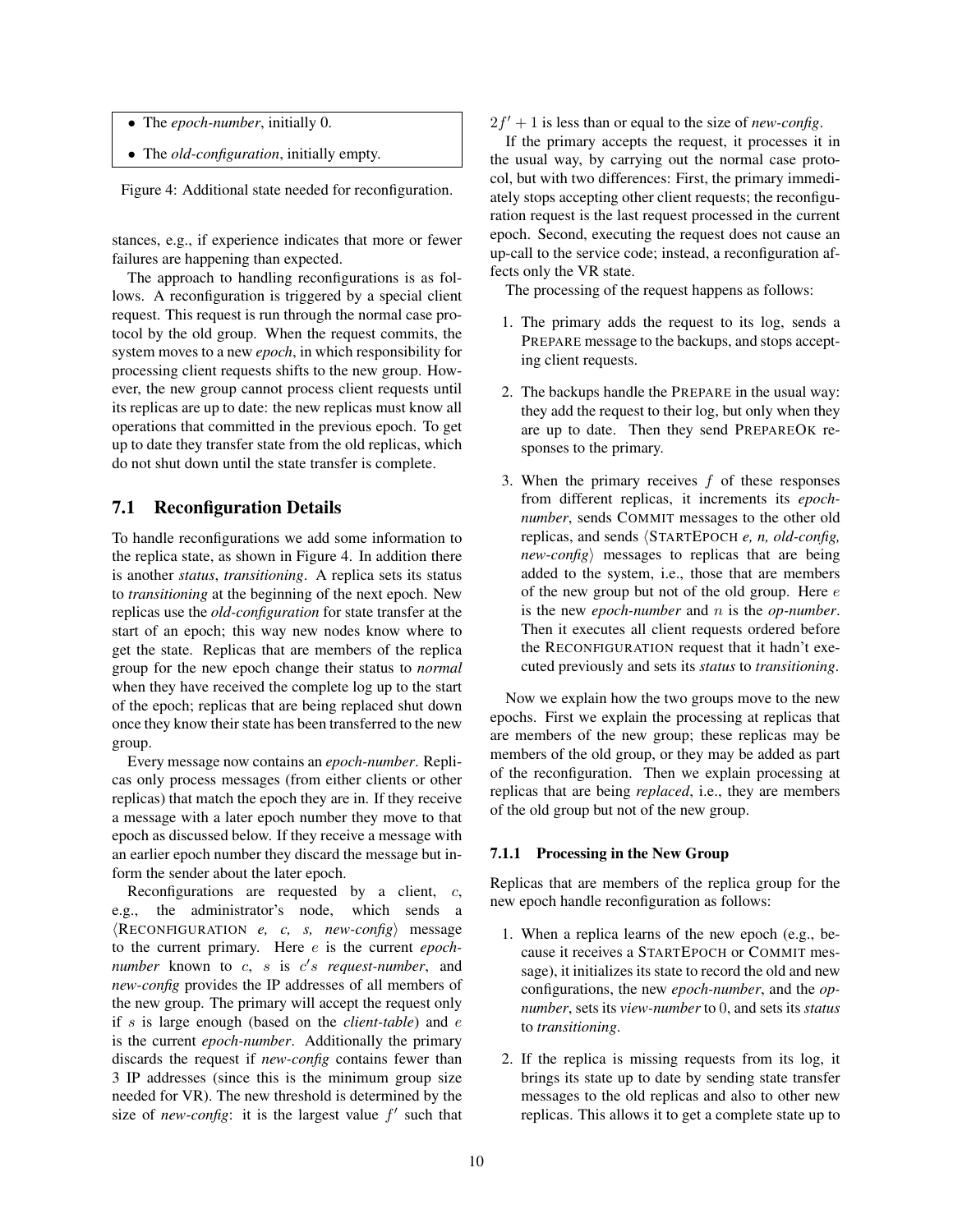the *op-number*, and thus learn of all client requests up to the reconfiguration request.

3. Once a replica in the new group is up to date with respect to the start of the epoch, it sets its *status* to *normal* and starts to carry out normal processing; it executes any requests in the log that it hasn't already executed and, if it is the primary of the new group, it starts accepting new requests. Additionally, it sends  $\langle$ EPOCHSTARTED *e, i* $\rangle$  messages to the replicas that are being replaced.

Replicas in the new group select the primary in the usual way, by using a deterministic function of the configuration for the new epoch and the current view number.

Replicas in the new group might receive (duplicate) STARTEPOCH messages after they have completed state transfer. In this case they send an EPOCHSTARTED response to the sender.

#### 7.1.2 Processing at Replicas being Replaced

- 1. When a replica being replaced learns of the new epoch (e.g., by receiving a COMMIT message for the reconfiguration request), it changes its *epochnumber* to that of the new epoch and sets its *status* to *transitioning*. If the replica doesn't yet have the reconfiguration request in its log it obtains it by performing state transfer from other old replicas. Then it stores the current configuration in *oldconfiguration* and stores the new configuration in *configuration*.
- 2. Replicas being replaced respond to state transfer requests from replicas in the new group until they receive  $f' + 1$  EPOCHSTARTED messages from the new replicas, where  $f'$  is the threshold of the new group. At this point the replica being replaced shuts down.
- 3. If a replica being replaced doesn't receive the EPOCHSTARTED messages in a timely way, it sends STARTEPOCH messages to the new replicas (or to the subset of those replicas it hasn't already heard from). New replicas respond to these messages either by moving to the epoch, or if they are already active in the next epoch, they send the EPOCHSTARTED message to the old replica.

#### 7.2 Other Protocol Changes

To support reconfigurations, we need to modify the view change and recovery protocols so that they work while a reconfiguration is underway.

The most important change is that a replica will not accept messages for an epoch earlier than what it knows. Thus a replica will not accept a normal case or view change message that contains an old *epoch-number*; instead it informs the sender about the new epoch.

Additionally, in the view change protocol the new primary needs to recognize that a reconfiguration is in process, so that it stops accepting new client requests. To handle this case the new primary checks the topmost request in the log; if it is a RECONFIGURATION request, it won't accept any additional client requests. Furthermore, if the request is committed, it sends STARTEPOCH messages to the new replicas.

The recovery protocol also needs to change. An old replica that is attempting to recover while a reconfiguration is underway may be informed about the next epoch. If the replica isn't a member of the new replica group it shuts down; otherwise, it continues with recovery by communicating with replicas in the new group. (Here we are assuming that new replicas are *warm* when they start up as discussed in Section 7.5.)

In both the view change and recovery protocols, RE-CONFIGURATION requests that are in the log, but not in the topmost entry, are ignored, because in this case the reconfiguration has already happened.

## 7.3 Shutting down Old Replicas

The protocol described above allows replicas to recognize when they are no longer needed so that they can shut down. However, we also provide a way for the administrator who requested the reconfiguration to learn when it has completed. This way machines being replaced can be shut down quickly, even when, for example, they are unable to communicate with other replicas because of a long-lasting network partition.

Receiving a reply to the RECONFIGURATION request doesn't contain the necessary information since that only tells the administrator that the request has committed, whereas the administrator needs to know that enough new nodes have completed state transfer. To provide the needed information, we provide another operation,  $\langle$ CHECKEPOCH *e, c, s* $\rangle$ ; the administrator calls this operation after getting the reply to the RECONFIGURATION request. Here  $c$  is the client machine being used by the administrator,  $s$  is  $c's$  *request-number*, and  $e$  is the new epoch. The operation runs through the normal case protocol in the new group, and therefore when the administrator gets the reply this indicates the reconfiguration is complete.

It's important that the administrator wait for the reconfiguration to complete before shutting down the nodes being replaced. The reason is that if one of these nodes were shut down prematurely, this can lead to more than  $f$ failures in the old group before the state has been transferred to the new group, and the new group would then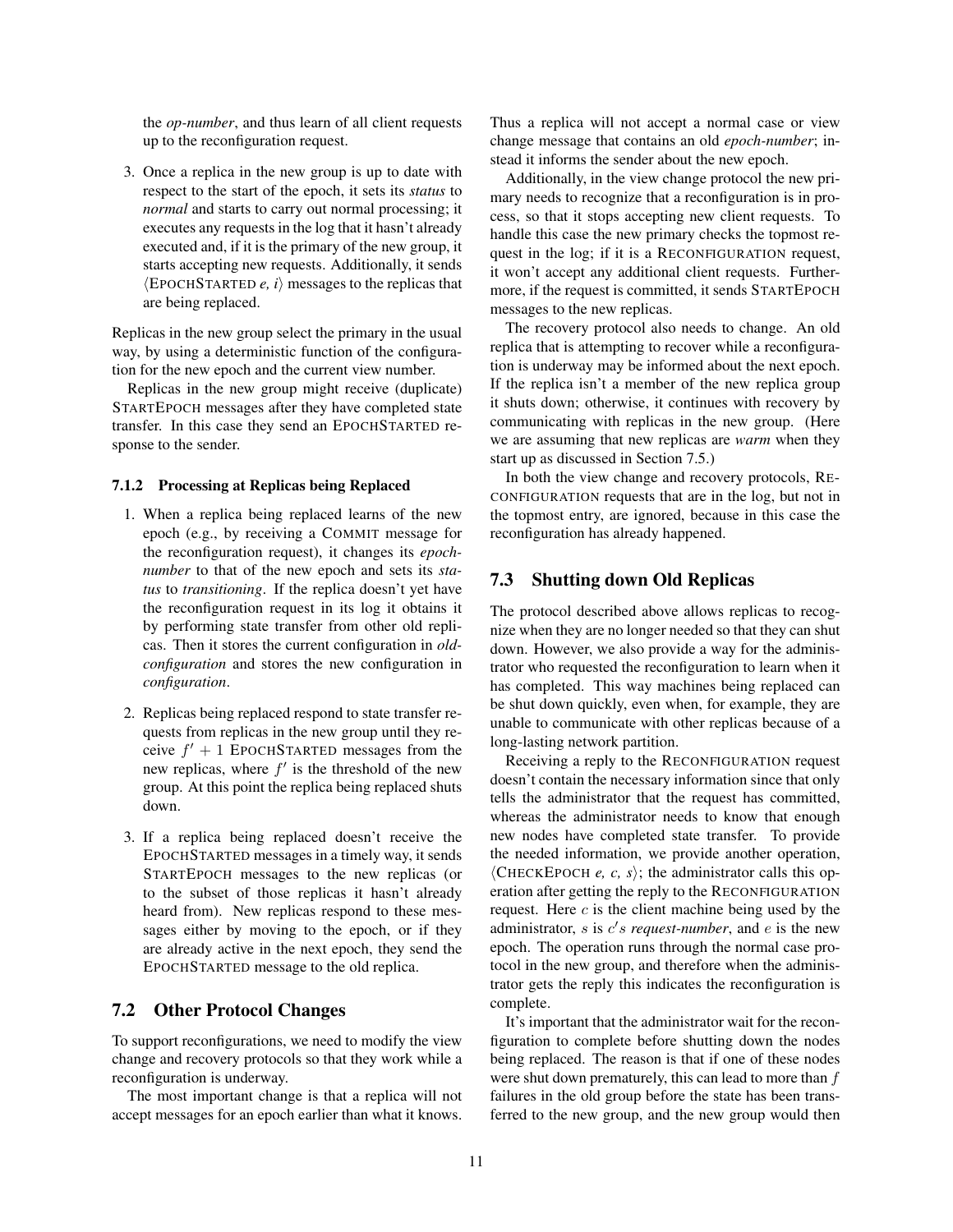be unable to process client requests.

#### 7.4 Locating the Group

Since the group can move, a new client needs a way to find the current configuration. This requires an out-ofband mechanism, e.g., the current configuration can be obtained by communicating with a web site run by the administrator.

Old clients can also use this mechanism to find the new group. However, to make it easy for current clients to find the group, old replicas that receive a client request with an old epoch number inform the client about the reconfiguration by sending it a  $\langle$ NEWEPOCH *e, v, newconfig* message.

## 7.5 Discussion

The most important practical issue with this reconfiguration protocol is the following: while the system is moving from one epoch to the next it does not accept any new client requests. The old group stops accepting client requests the moment the primary of the old group receives the RECONFIGURATION request; the new group can start processing client requests only when at least  $f' + 1$  new replicas have completed state transfer.

Since client requests will be delayed until the move is complete, we would like the move to happen quickly. However, the problem is that state transfer can take a long time, even with our approach of checkpoints and Merkle trees, if the application state is large.

The way to reduce the delay is for the new nodes to be warmed up by doing state transfer *before* the reconfiguration. While this state transfer is happening the old group continues to process client requests. The RECON-FIGURATION request is sent only when the new nodes are almost up to date. As a result, the delay until the new nodes can start handling client requests will be short.

### 8 Correctness

In this section we provide an informal discussion of the correctness of the protocol. Section 8.1 discusses the correctness of the view change protocol ignoring node recovery; correctness of the recovery protocol is discussed in Section 8.2. Section 8.3 discusses correctness of the reconfiguration protocol.

#### 8.1 Correctness of View Changes

Safety. The correctness condition for view changes is that every committed operation survives into all subsequent views in the same position in the serial order. This condition implies that any request that had been executed retains its place in the order.

Clearly this condition holds in the first view. Assuming it holds in view  $v$ , the protocol will ensure that it also holds in the next view,  $v'$ . The reasoning is as follows:

Normal case processing ensures that any operation of that committed in view v is known to at least  $f + 1$  replicas, each of which also knows all operations ordered before *o*, including (by assumption) all operations committed in views before  $v$ . The view change protocol starts the new view with the most recent log received from  $f + 1$  replicas. Since none of these replicas accepts PRE-PARE messages from the old primary after sending the DOVIEWCHANGE message, the most recent log contains the latest operation committed in view  $v$  (and all earlier operations). Therefore all operations committed in views before  $v'$  are present in the log that starts view  $v'$ , in their previously assigned order.

It's worth noting that it is crucial that replicas stop accepting PREPARE messages from earlier views once they start the view change protocol (this happens because they change their status as soon as they learn about the view change). Without this constraint the system could get into a state in which there are two active primaries: the old one, which hasn't failed but is merely slow or not well connected to the network, and the new one. If a replica sent a PREPAREOK message to the old primary after sending its log to the new one, the old primary might commit an operation that the new primary doesn't learn about in the DOVIEWCHANGE messages.

Liveness. The protocol executes client requests provided at least  $f + 1$  non-failed replicas, including the current primary, are able to communicate. If the primary fails, requests cannot be executed in the current view. However if replicas are unable to execute the client request in the current view, they will move to a new one.

Replicas monitor the primary and start a view change by sending the STARTVIEWCHANGE messages if the primary is unresponsive. When other replicas receive the STARTVIEWCHANGE messages they will also advance their *view-number* and send STARTVIEWCHANGE messages. As a result, replicas will receive enough STARTVIEWCHANGE messages so that they can send DOVIEWCHANGE messages, and thus the new primary will receive enough DOVIEWCHANGE messages to enable it to start the next view. And once this happens it will be able to carry out client requests. Additionally, clients send their requests to all replicas if they don't hear from the primary, and thus cause requests to be executed in a later view if necessary.

More generally liveness depends on properly setting the timeouts used to determine whether to start a view change so as to avoid unnecessary view changes and thus allow useful work to get done.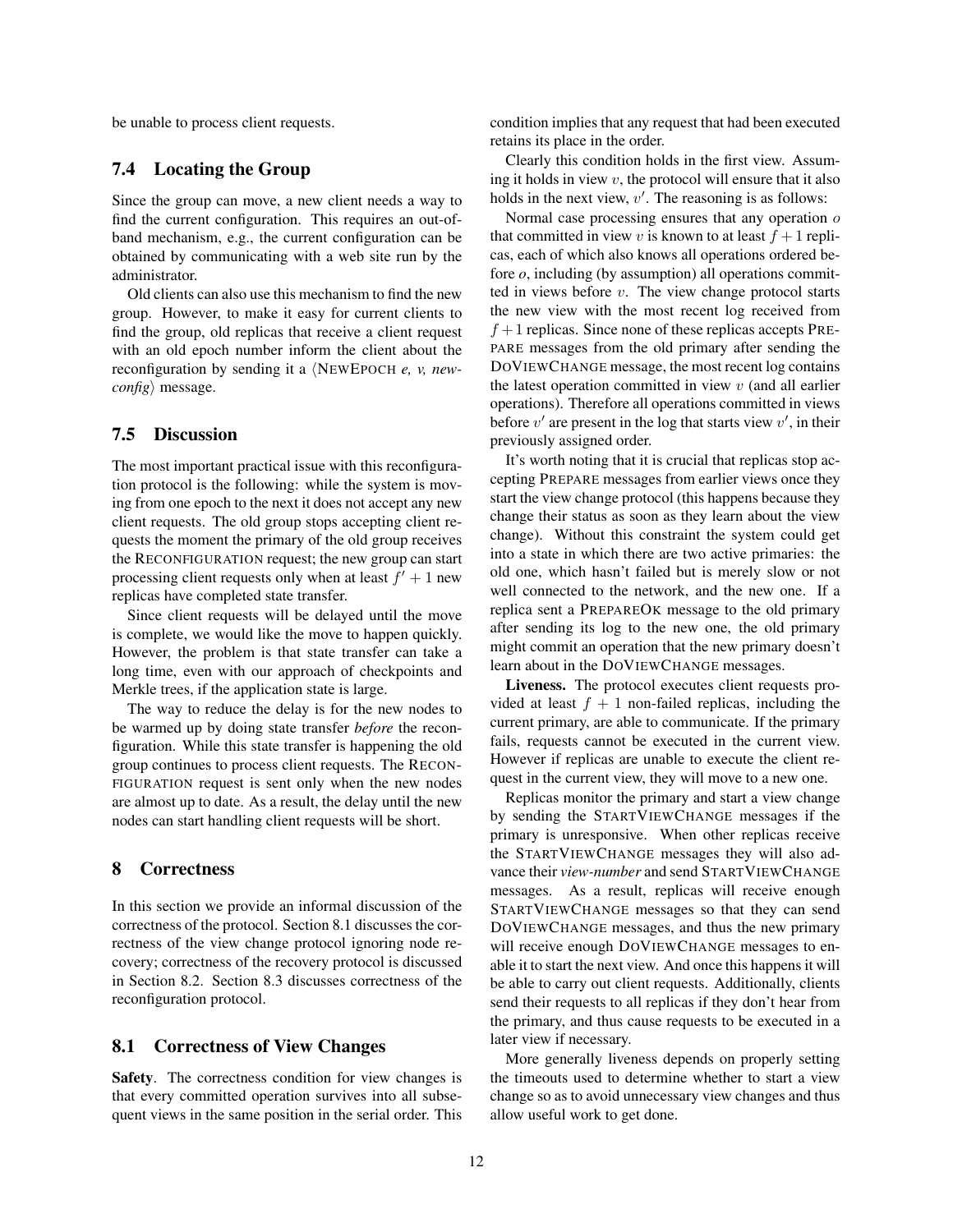#### 8.2 Correctness of the Recovery Protocol

Safety. The recovery protocol is correct because it guarantees that when a recovering replica changes its status to *normal* it does so in a state at least as recent as what it knew when it failed.

When a replica recovers it doesn't know what view it was in when it failed. However, when it receives  $f +$ 1 responses to its RECOVERY message, it is certain to learn of a view at least as recent as the one that existed when it sent its last PREPAREOK, DOVIEWCHANGE, or RECOVERYRESPONSE message. Furthermore it gets its state from the primary of the latest view it hears about, which ensures it learns the latest state of that view. In effect, the protocol uses the volatile state at  $f+1$  replicas as stable state.

One important point is that the nonce is needed because otherwise a recovering replica might combine responses to an earlier RECOVERY message with those to a later one; in this case it would not necessarily learn about the latest state.

Another important point is that the key to correct recovery is the combination of the view change and recovery protocols. In particular the view change protocol has two message exchanges (for the STARTVIEWCHANGE and DOVIEWCHANGE messages). These ensure that when a view change happens, at least  $f + 1$  replicas already know that the view change is in progress. Therefore if a view change was in progress when the replica failed, it is certain to recover in that view or a later one.

It's worth noting that having two message exchanges is necessary. If there were only one exchange, i.e., just an exchange of DOVIEWCHANGE messages, the following scenario is possible (here we consider a group containing three replicas, currently in view  $v$  with primary  $r1$ ):

- 1. Before it failed the recovering replica, r3, had decided to start a view change and had sent a DOVIEWCHANGE message to r2, which will be the primary of view  $v+1$ , but this message has been delayed in the network.
- 2. Replica  $r3$  recovers in view  $v$  after receiving RE-COVERYRESPONSE messages from both  $r1$  and  $r2$ . Then it starts sending PREPAREOK messages to  $r1$ in response to  $r1$ 's PREPARE messages, but these PREPARE messages do not arrive at r2.
- 3. Replica r3's DOVIEWCHANGE message arrives at  $r2$ , which starts view  $v + 1$ .

Step 3 is erroneous because the requests that committed after  $r3$  recovered are not included in the log for view  $v+1$ . The round of STARTVIEWCHANGE messages prevents this scenario.

We could avoid the round of STARTVIEWCHANGE messages by having replicas write the new view number to disk before sending the *DoViewChange* messages; this is the approach used in the original version of VR.

Liveness. It's interesting to note that the recovery protocol requires  $f + 2$  replicas to communicate! Nevertheless the protocol is live, assuming no more that  $f$  replicas fail simultaneously. The reason is that a replica is considered failed until it has recovered its state. Therefore while a replica is recovering, there must be at least  $f + 1$ other replicas that are not failed, and thus the recovering replica will receive at least  $f + 1$  responses to its RECOV-ERY message.

### 8.3 Correctness of Reconfiguration

Safety. Reconfiguration is correct because it preserves all committed requests in the order selected for them. The primary of the old group stops accepting client requests as soon as it receives a RECONFIGURATION request. This means that the RECONFIGURATION request is the last committed request in that epoch. Furthermore new replicas do not become active until they have completed state transfer. Thus they learn about all requests that committed in the previous epoch, in the order selected for them, and these requests are ordered before any client request processed in the new epoch.

An interesting point is that it's possible for the primaries in both the old and new groups to be active simultaneously. This can happen if the primary of the old group fails after the reconfiguration request commits. In this case it's possible for a view change to occur in the old group, and the primary selected by this view change might re-run the normal-case protocol for the reconfiguration request. Meanwhile the new group might be actively processing new client requests. However the old group will not accept any new client requests (because the primary of the new view checks whether the topmost request in the log is a reconfiguration request and if so it won't accept client requests). Therefore processing in the old group cannot interfere with the ordering of requests that are handled in the new epoch.

It's worth noting that it is important that the new epoch start in view 0 rather than using the view in which the old epoch ended up. The reason is that STARTEPOCH messages could be sent from old epoch replicas with different view numbers; this can happen if there is a view change in the old group and the new primary re-runs the reconfiguration request. If the new group accepted the view number from the old group, we could end up with two primaries in the new group, which would be incorrect.

Liveness. The system is live because (1) the base protocol is live, which ensures that the RECONFIGURATION request will eventually be executed in the old group; (2)